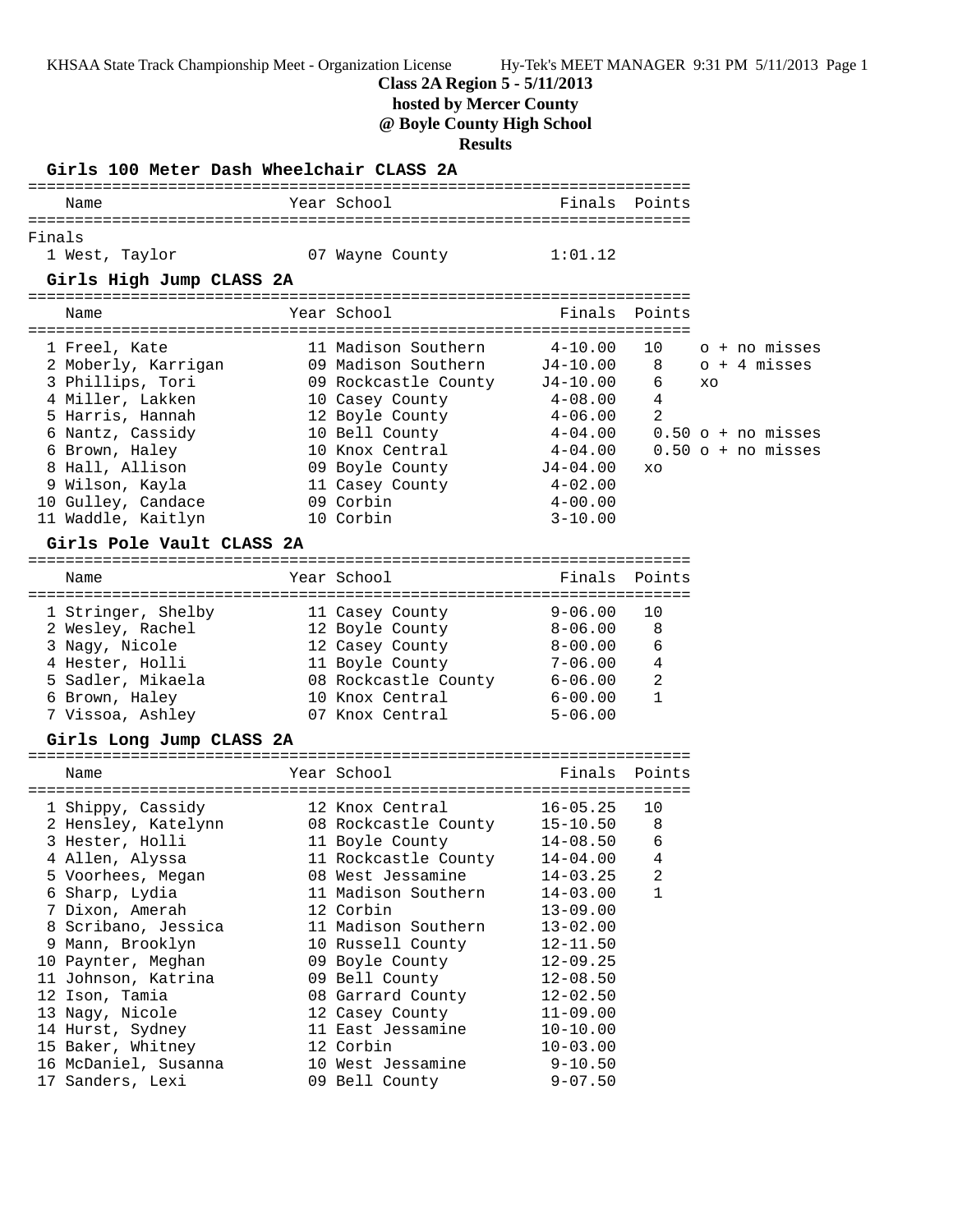**Class 2A Region 5 - 5/11/2013**

## **hosted by Mercer County**

**@ Boyle County High School**

### **Results**

| Girls Long Jump CLASS 2A    |  |                                     |              |              |  |  |  |
|-----------------------------|--|-------------------------------------|--------------|--------------|--|--|--|
| 18 Lacefield, Eve           |  | 07 Knox Central                     | $9 - 06.50$  |              |  |  |  |
| Girls Triple Jump CLASS 2A  |  |                                     |              |              |  |  |  |
| Name                        |  | Year School                         | Finals       | Points       |  |  |  |
|                             |  |                                     |              |              |  |  |  |
| 1 Evans, Tabitha            |  | 12 Boyle County                     | $32 - 07.00$ | 10           |  |  |  |
| 2 Hensley, Katelynn         |  | 08 Rockcastle County                | $31 - 10.50$ | 8            |  |  |  |
| 3 Allen, Alyssa             |  | 11 Rockcastle County                | $31 - 00.00$ | 6            |  |  |  |
| 4 Sharp, Lydia              |  | 11 Madison Southern                 | $29 - 06.00$ | 4            |  |  |  |
| 5 Baker, Whitney            |  | 12 Corbin                           | $28 - 03.50$ | 2            |  |  |  |
| 6 Nagy, Nicole              |  | 12 Casey County                     | $27 - 06.50$ | $\mathbf{1}$ |  |  |  |
| 7 Voorhees, Megan           |  | 08 West Jessamine                   | $27 - 05.25$ |              |  |  |  |
| 8 Lay, Samantha             |  | 11 Corbin                           | $26 - 07.75$ |              |  |  |  |
| 9 Brooks, Caseylynn         |  | 09 Knox Central                     | $25 - 08.50$ |              |  |  |  |
| 10 Nantz, Cassidy           |  | 10 Bell County                      | $22 - 05.50$ |              |  |  |  |
| 11 Gibson, Madsion          |  | 07 Knox Central                     | $20 - 11.25$ |              |  |  |  |
| 12 Saylor, Emily            |  | 09 Bell County                      | $20 - 04.75$ |              |  |  |  |
| Girls Shot Put CLASS 2A     |  |                                     |              |              |  |  |  |
|                             |  |                                     |              |              |  |  |  |
| Name                        |  | Year School                         | Finals       | Points       |  |  |  |
| 1 Johnson, Amy              |  | 12 Rockcastle County                | $31 - 06.00$ | 10           |  |  |  |
| 2 Hester, Holli             |  |                                     | $28 - 00.50$ | 8            |  |  |  |
| 3 Patton, Desi              |  | 11 Boyle County<br>09 Mercer County | $27 - 11.00$ | 6            |  |  |  |
| 4 Wilson, Emily             |  | 12 Russell County                   |              | 4            |  |  |  |
|                             |  |                                     | 27-10.25     | 2            |  |  |  |
| 5 Key, Sammi                |  | 11 Boyle County                     | $26 - 03.75$ |              |  |  |  |
| 6 Satterfield, Kacy         |  | 10 Madison Southern                 | $25 - 04.00$ | $\mathbf{1}$ |  |  |  |
| 7 Meece, Abby               |  | 11 Casey County                     | $25 - 02.50$ |              |  |  |  |
| 8 Hill, Taryn               |  | 10 Garrard County                   | $24 - 05.00$ |              |  |  |  |
| 9 Short, Alexandra          |  | 09 Madison Southern                 | $23 - 10.00$ |              |  |  |  |
| 10 Partin, Erin             |  | 09 Bell County                      | $23 - 09.00$ |              |  |  |  |
| 11 Owens, Kailey            |  | 10 Knox Central                     | $23 - 05.00$ |              |  |  |  |
| 12 Gibbs, Chelsea           |  | 11 Corbin                           | $21 - 06.50$ |              |  |  |  |
| 13 Deaton, Cheyenne         |  | 08 Bell County                      | $21 - 02.50$ |              |  |  |  |
| 14 McDaniel, Susanna        |  | 10 West Jessamine                   | $21 - 00.50$ |              |  |  |  |
| 15 Henry, Jadie             |  | 11 Garrard County                   | $20 - 08.00$ |              |  |  |  |
| 16 Helm, Jansen             |  | 10 Russell County                   | $20 - 05.00$ |              |  |  |  |
| 17 Tackett, Megan           |  | 11 Corbin                           | $19 - 06.75$ |              |  |  |  |
| 18 Cooper, Lexi             |  | 09 East Jessamine                   | $14 - 11.50$ |              |  |  |  |
| Girls Discus Throw CLASS 2A |  |                                     |              |              |  |  |  |
| Name                        |  | Year School                         | Finals       | Points       |  |  |  |
|                             |  |                                     |              |              |  |  |  |
| 1 Johnson, Amy              |  | 12 Rockcastle County                | $112 - 04$   | 10           |  |  |  |
| 2 Fyfe, Mary                |  | 10 Boyle County                     | $103 - 11$   | 8            |  |  |  |
| 3 Meece, Abby               |  | 11 Casey County                     | $98 - 00$    | 6            |  |  |  |
| 4 Gibbs, Chelsea            |  | 11 Corbin                           | $83 - 07$    | 4            |  |  |  |

 5 Wilson, Emily 12 Russell County 82-09 2 6 Satterfield, Kacy 10 Madison Southern 77-01 1 7 Short, Alexandra 09 Madison Southern 72-02 8 Owens, Kailey 10 Knox Central 67-09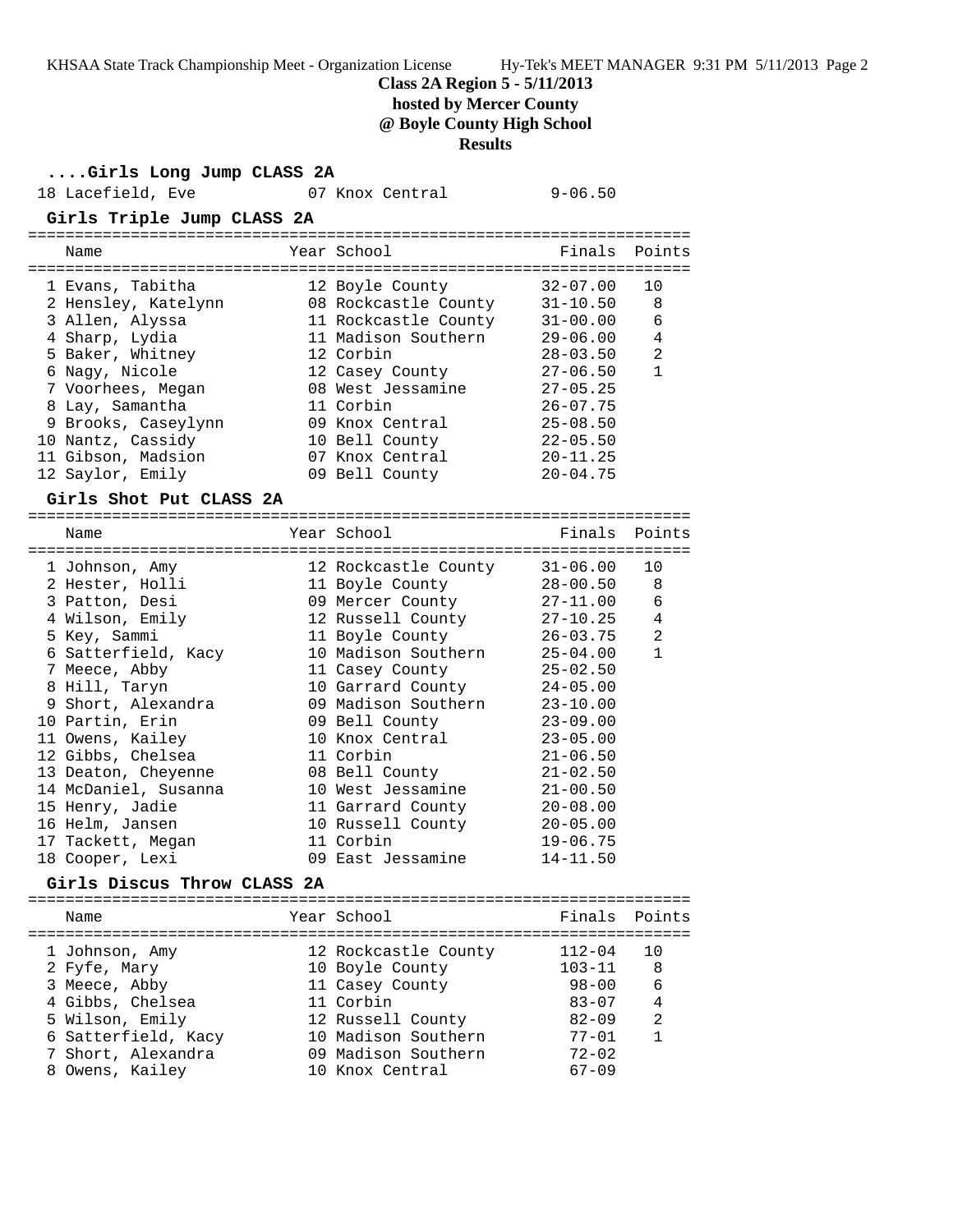#### **Class 2A Region 5 - 5/11/2013**

**hosted by Mercer County**

**@ Boyle County High School**

#### **Results**

#### **....Girls Discus Throw CLASS 2A**

| 9 Patton, Desi      | 09 Mercer County  | $63 - 01$ |
|---------------------|-------------------|-----------|
| 10 Partin, Erin     | 09 Bell County    | $61 - 08$ |
| 11 Helm, Jansen     | 10 Russell County | $58 - 00$ |
| 12 Dumphord, Andrea | 10 Knox Central   | $56 - 10$ |
| 13 Deaton, Cheyenne | 08 Bell County    | $53 - 11$ |
| 14 Key, Sammi       | 11 Boyle County   | $52 - 09$ |
| 15 Tackett, Megan   | 11 Corbin         | $48 - 05$ |
| 16 Cooper, Lexi     | 09 East Jessamine | $47 - 00$ |

 16 Cooper, Lexi 09 East Jessamine 47-00 **Boys High Jump CLASS 2A** ======================================================================= Name The Year School Team Points Points ======================================================================= 1 Smith, Micah 12 Casey County 6-00.00 10 2 Elkins, Colton 09 Boyle County 5-10.00 8 3 Leigh, Zach 11 Boyle County 5-08.00 6 4 Dunbar, Caleb 10 Madison Southern 5-06.00 3 xxo + no misses 4 Waddle, Taylor 11 Corbin 5-06.00 3 xxo + no misses 6 Taylor, Drew 12 Madison Southern 5-04.00 1 7 Scott, Zach 11 Casey County 5-02.00 o 8 Daniel, Carson 12 West Jessamine J5-02.00 xo 9 Gammon, Matthew 12 Mercer County J5-02.00 xxo + no misses 10 Garrison, Brandon 09 Knox Central J5-02.00 xxo + 1 miss 11 Ely, Matt 12 Knox Central 5-00.00 o 12 Moore, Chase 09 Mercer County J5-00.00 xo 13 Pope, Chris 09 West Jessamine 4-08.00 o 13 Richarson, Dakota 11 Corbin 4-08.00 o 13 Knight, Aaron 12 Russell County 4-08.00 o 16 Porter, Zach 09 Russell County J4-08.00 xo

#### **Boys Pole Vault CLASS 2A**

| Name                                                                                                                            | Year School                                                                                                                     | Finals Points                                                                                            |                                      |                                                 |
|---------------------------------------------------------------------------------------------------------------------------------|---------------------------------------------------------------------------------------------------------------------------------|----------------------------------------------------------------------------------------------------------|--------------------------------------|-------------------------------------------------|
| 1 Smith, Micah<br>2 Marshall, Bryce<br>3 Kang, Joseph<br>4 Miller, Collin<br>5 Carter, Drew<br>6 Brooks, Isaac<br>7 Pope, Chris | 12 Casey County<br>11 Boyle County<br>11 West Jessamine<br>08 Casey County<br>08 Corbin<br>09 Knox Central<br>09 West Jessamine | $11 - 00.00$<br>$10 - 06.00$<br>$J10-06.00$<br>$9 - 06.00$<br>$8 - 06.00$<br>$8 - 00.00$<br>$J8 - 00.00$ | 10<br>8<br>6<br>4<br>2<br><b>XXO</b> | xxo + no misses<br>$xxo + 3$ misses<br>$\Omega$ |
| 8 Martin, Connor                                                                                                                | 08 Knox Central                                                                                                                 | $7 - 00.00$                                                                                              |                                      |                                                 |
|                                                                                                                                 |                                                                                                                                 |                                                                                                          |                                      |                                                 |

#### **Boys Long Jump CLASS 2A**

======================================================================= Name The Year School The Finals Points ======================================================================= 1 Rothmel, Michael 12 Madison Southern 21-06.50 10 2 Ford, Kobe 09 Mercer County 21-05.50 8 3 Britt, Nick 12 Russell County 21-01.50 6 4 Arvin, Ashton 12 Rockcastle County 19-11.50 4 5 Gammon, Matthew 12 Mercer County 19-11.00 2 6 Daniel, Noah 11 East Jessamine 18-10.00 1 7 Mann, Braxton 09 Russell County 18-09.50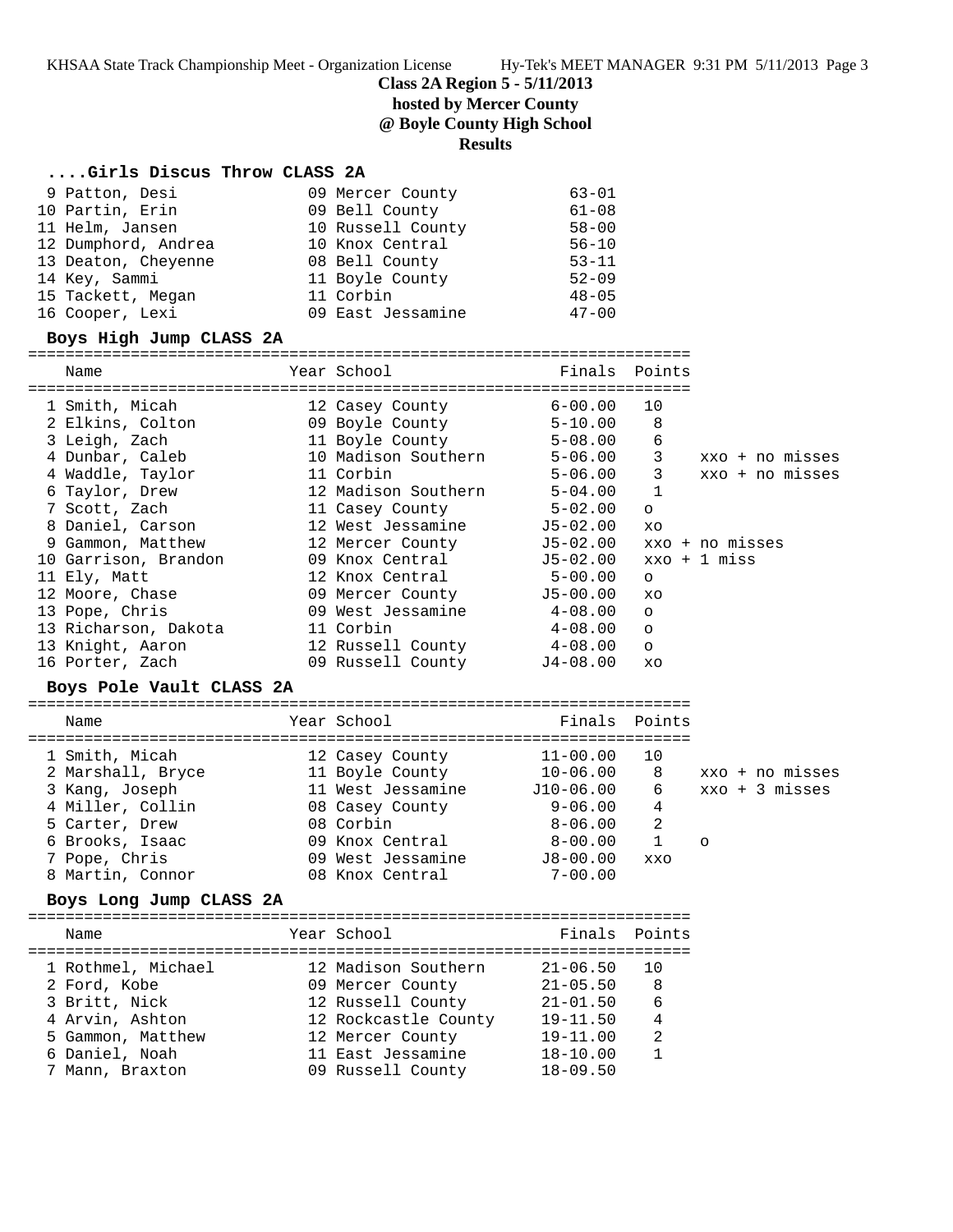## **Class 2A Region 5 - 5/11/2013**

# **hosted by Mercer County**

**@ Boyle County High School**

### **Results**

### **....Boys Long Jump CLASS 2A**

| 8 Adams, Josh        | 11 Knox Central     | $18 - 02.00$ |
|----------------------|---------------------|--------------|
| 9 Cameron, Casey     | 12 Madison Southern | $18 - 00.50$ |
| 10 Griffin, Stephen  | 12 Bell County      | $18 - 00.00$ |
| 11 Achenjang, Niven  | 09 Knox Central     | $17 - 06.50$ |
| 12 Robertson, Dakota | 12 Corbin           | $17 - 01.00$ |
| 13 Anderson, Tyler   | 09 Garrard County   | $16 - 08.50$ |
| 14 Miller, Collin    | 08 Casey County     | $16 - 04.50$ |
| 15 Griffin, Jake     | 11 Bell County      | $16 - 01.50$ |
| 16 French, Jonah     | 08 Corbin           | $15 - 01.75$ |
| 17 Shaden, Justin    | 11 Garrard County   | $14 - 04.50$ |

### **Boys Triple Jump CLASS 2A**

=======================================================================

| Name                                             | Year School                                         | Finals Points |              |  |                  |
|--------------------------------------------------|-----------------------------------------------------|---------------|--------------|--|------------------|
| ==========================<br>1 Rothmel, Michael | ============================<br>12 Madison Southern | 41-07.25      | 10           |  |                  |
| 2 Arvin, Ashton                                  | 12 Rockcastle County                                | $39 - 06.25$  | 8            |  |                  |
| 3 Irgang, Robbie                                 | 12 West Jessamine                                   | $38 - 05.50$  | 6            |  |                  |
| 4 Daniel, Noah                                   | 11 East Jessamine                                   | 38-01.50      | 4            |  | 2nd jump 37'7"   |
| 5 Cameron, Casey                                 | 12 Madison Southern                                 | J38-01.50     | 2            |  | 2nd $jump$ 37'3" |
| 6 Griffin, Stephen                               | 12 Bell County                                      | $38 - 01.00$  | $\mathbf{1}$ |  |                  |
| 7 Johnston, Justin                               | 11 Mercer County                                    | $37 - 11.50$  |              |  |                  |
| 8 Johnson, Andrew                                | 11 Corbin                                           | $35 - 08.75$  |              |  |                  |
| 9 Scott, Zach                                    | 11 Casey County                                     | $35 - 05.50$  |              |  |                  |
| 10 Adams, Josh                                   | 11 Knox Central                                     | $35 - 03.00$  |              |  |                  |
| 11 Robertson, Dakota                             | 12 Corbin                                           | $34 - 02.00$  |              |  |                  |
| 12 Nicholas, Jacob                               | 10 East Jessamine                                   | $31 - 01.00$  |              |  |                  |
| 13 Achenjang, Niven                              | 09 Knox Central                                     | $31 - 00.00$  |              |  |                  |
| 14 Griffin, Jake                                 | 11 Bell County                                      | $29 - 07.75$  |              |  |                  |
| -- Harper, Tyler                                 | 11 Rockcastle County                                | ND            |              |  |                  |
| -- Burkhead, Lex                                 | 09 Mercer County                                    | ND            |              |  |                  |

### **Boys Shot Put CLASS 2A**

| Name                | Year School                  | Finals       | Points       |
|---------------------|------------------------------|--------------|--------------|
| 1 Irgang, Robbie    | 12 West Jessamine            | 44-02.50     | 10           |
| 2 Guffey, Tyler     | 11 Wayne County              | $44 - 01.50$ | 8            |
| 3 Daniel, Caleb     | 10 Boyle County              | 40-09.25     | 6            |
| 4 Bolin, Alex       | $12$ Casey County $40-08.00$ |              | 4            |
| 5 Harp, Cody        | 12 Corbin                    | $40 - 01.00$ | 2            |
| 6 Coffey, Nick      | 10 Russell County            | $39 - 04.00$ | $\mathbf{1}$ |
| 7 Rigney, Earl      | 12 Wayne County              | $38 - 11.50$ |              |
| 8 Robertson, Dakota | 12 Corbin                    | $38 - 05.25$ |              |
| 9 Barnes, Clayton   | 12 Madison Southern          | $38 - 05.00$ |              |
| 10 Yeager, Trey     | 12 Boyle County              | $38 - 02.75$ |              |
| 11 Howard, Derek    | 11 Madison Southern          | $36 - 07.75$ |              |
| 12 Padgett, Tyler   | 12 Casey County              | $36 - 01.00$ |              |
| 13 Mills, Derek     | 10 Knox Central              | $35 - 08.00$ |              |
| 14 Miller, Zach     | 11 Mercer County             | $35 - 01.50$ |              |
| 15 Fultz, Jared     | 12 Bell County               | $34 - 04.00$ |              |
| 16 Little, Derrick  | 12 West Jessamine            | $34 - 01.00$ |              |
| 17 Riley, Tyler     | 12 Knox Central              | $33 - 10.00$ |              |
| 18 Lake, Jared      | 11 Rockcastle County         | $32 - 10.00$ |              |
|                     |                              |              |              |